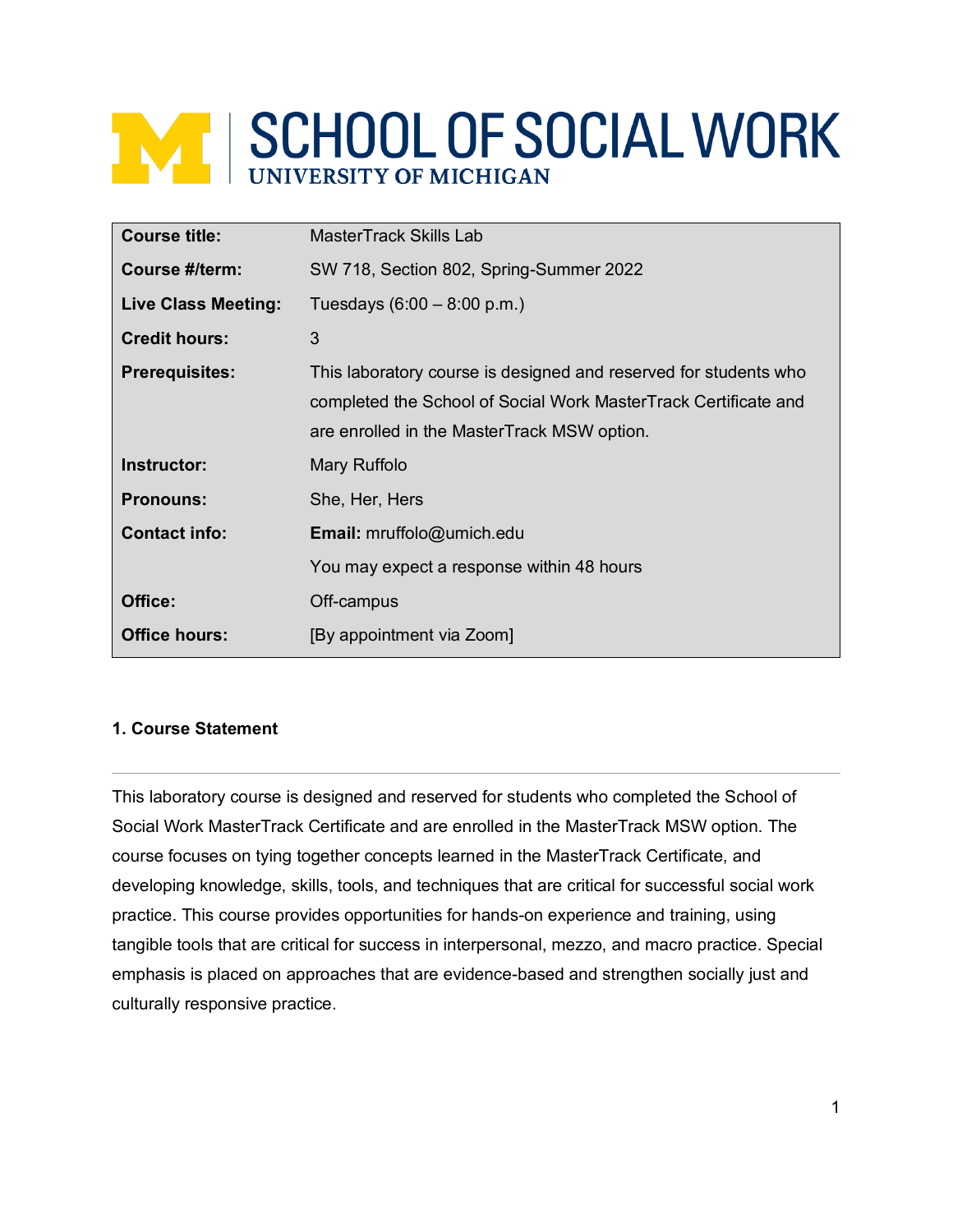**Note:** Course objectives are intentionally connected to School of Social Work/Council on Social Work Education [Competencies and Practice Behaviors](https://www.cswe.org/getattachment/Accreditation/Accreditation-Process/2015-EPAS/2015EPAS_Web_FINAL.pdf.aspx) so that the School can measure/assess student outcomes at both the course and curriculum/program levels.]

## **a.** Course Description

This course is designed to be interactive and seminar/discussion focused. Because of the hybrid nature of this course, students will be expected to structure their time to complete the course activities, largely outside of class. The course revolves around several major assignments, with project groups meeting regularly through the semester. Discussions/seminars are used as consultation throughout the term. This course supplements the learning that occurred in the MasterTrack Certificate courses and focuses more on skill development and application.

# **b.** Course Objectives and Competencies

Please note that these objectives are covered in the content provided in both the MasterTrack Certificate and SW 718. Evaluation in this course will be inclusive of all of the EPAS competencies noted in these objectives.

- Utilize essential organizational tools and principles to inform practice (Essential 1, 9, 15, 17, 18, 19, 20; EPAS 1, 2, 6, 7, 8).
- Employ effective communication skills in assessing and determining appropriate intervention strategies (Essential 8, 10, 11, 12, 13, 16, 23; EPAS 4, 6, 8).
- Apply a scientific approach to design appropriate interventions based on client and/or community needs (Essential 2, 3, 5, 22, 27; EPAS 4, 6, 7, 8, 9).
- Analyze the roles that social science, history, theory, and culture play in impacting local, national, and international practices and advocacy of social justice (Essential 6, 33, 38; EPAS 1, 2, 3, 6, 7).
- Advocate for current and relevant social justice issues incorporating various methods of engagement (Essential 32, 35; EPAS 3, 5).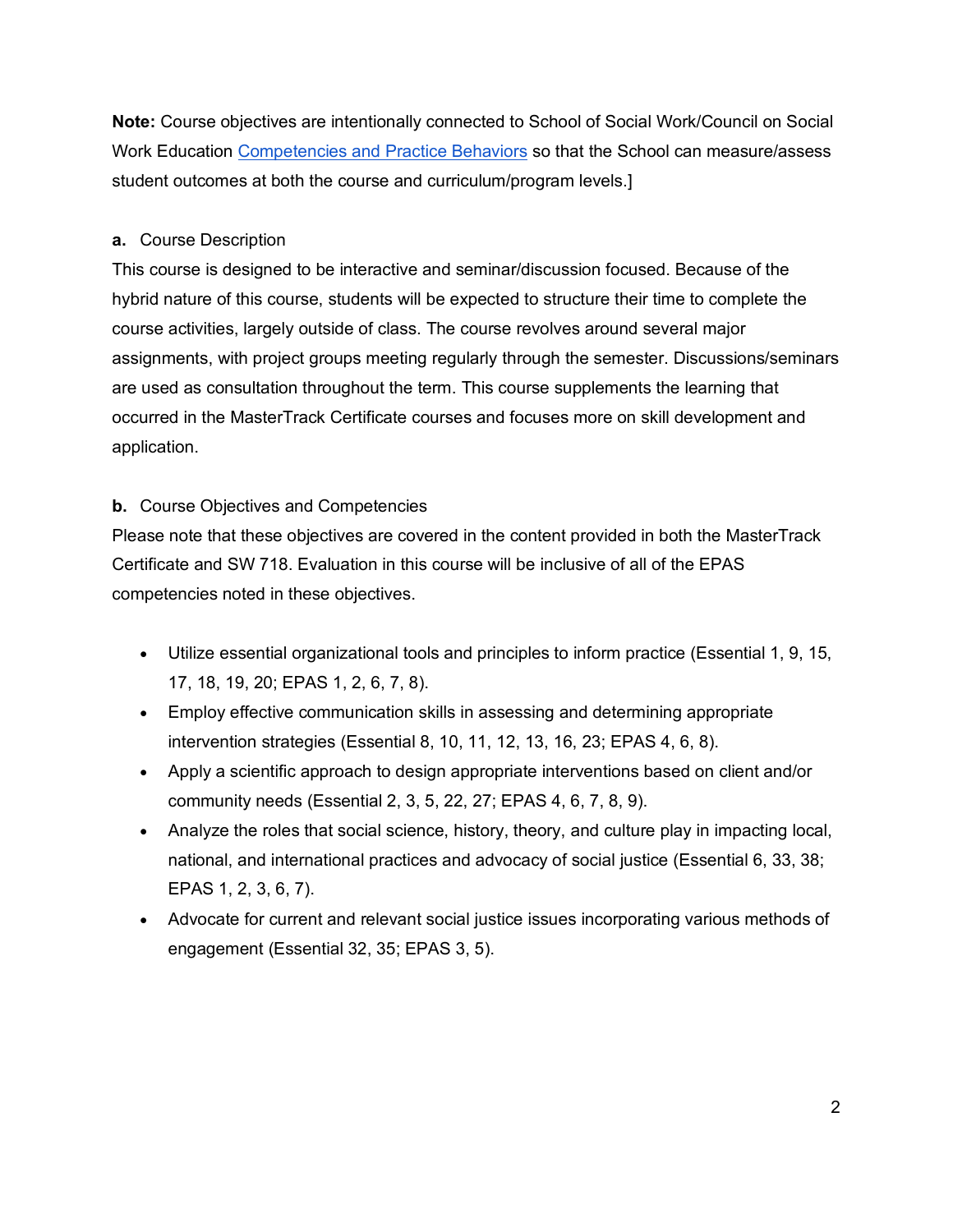#### **c.** Course Design

Each week, you will be assigned to readings, live meetings, discussions, and/or individual assignments. Additionally, there will be four in-depth projects that will require you to synthesize your knowledge of social work practice. These tasks can be found in each weekly module. Make sure to read the announcements section thoroughly at the beginning of each week. This is where you will find a summary of each week's tasks, any supplemental reading or videos I suggest, and any additional information directed to the class.

## **d.** Intensive focus on PODS

This course will integrate PODS (privilege, oppression, diversity, and social justice) as the framework through which social work practice is viewed. Students will explore how these concepts manifest in social work practice. Students will provide a demonstration of a product or assignment and reflect on the relationship to PODS.

This course integrates PODS content and skills with a special emphasis on the identification of theories, practice, and/or policies that promote social justice, illuminate injustices, and are consistent with scientific and professional knowledge. Through the use of a variety of instructional methods, this course will support students developing a vision of social justice, learn to recognize and reduce mechanisms that support oppression and injustice, work toward social justice processes, apply intersectionality and intercultural frameworks and strengthen critical consciousness, self-knowledge, and self-awareness to facilitate PODS learning.

## **2. Class Requirements**

## a. Text and Class Materials

I will place required readings in Canvas, arranged by module. Students are expected to have completed all assigned readings prior to class.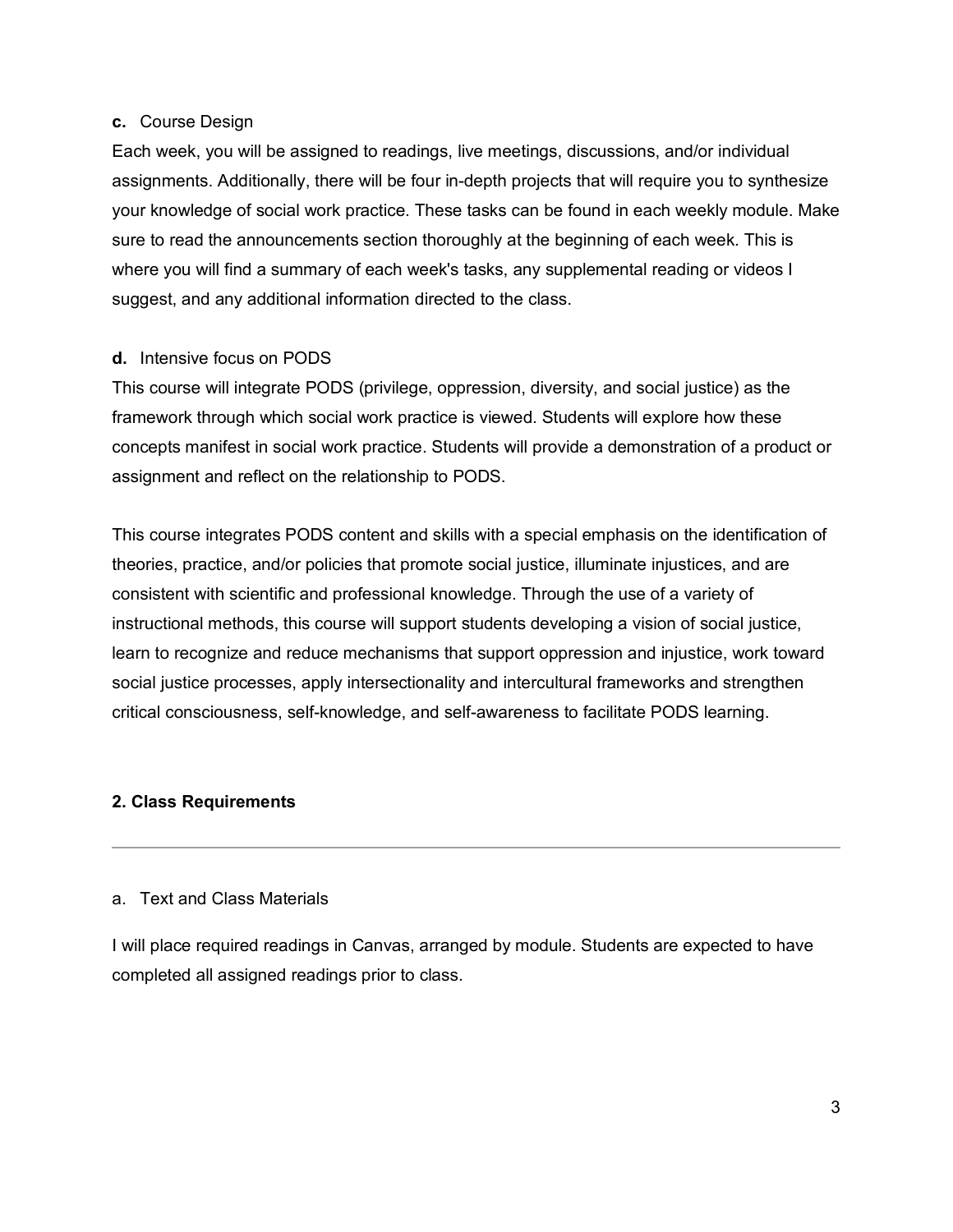## b. Class Schedule

The synchronous **Live** class will meet using Zoom from 8:00 -10:00 p.m. The **7** live synchronous class session dates include: May 17, May 24, June 7, June 21, July 12, July 26, and Aug. 9.

| May 17  | Module 1: Introduction to Social Work in Practice (Live Zoom Session) |
|---------|-----------------------------------------------------------------------|
| May 24  | Module 2: Culture and Practice (Live Zoom Session)                    |
| May 31  | Module 3: Race, Identity, & Practice                                  |
| June 7  | Module 4: Clinical Practice (Live Zoom Session)                       |
| June 14 | Module 5: Interprofessional Collaboration                             |
| June 21 | Module 6 Community Engagement (Live Zoom Session)                     |
| June 28 | Module 7: Organizational Change                                       |
| July 5  | Module 8: Critical Race Theory and Social Work                        |
| July 12 | Module 9: Racial Inequities and Policy Practice (Live Zoom Session)   |
| July 19 | Module 10: Grand Challenges                                           |
| July 26 | Module 11: Global Social Work Practice (Live Zoom Session)            |
| Aug 2   | Module 12: Final Project Prep Work                                    |
| Aug 9   | Module 13: Final Presentations and Wrap Up (Live Zoom Session)        |

## **Assignments**

In addition to participation in class, there are four major assignments:

## Assignment #1: SIMmersion Simulations (EPAS 6, 7, 8)

These simulations provide students a chance to practice social work skills in an online environment, with an online "client." For this assignment, you will review the lessons within each simulation, and complete each simulation a minimum of 3 times each. You will submit a pdf of the passing conversation transcript for each module. A passing score is a 70 or above. As you complete each simulation, be conscious of issues of oppression and injustice that impact the client and respond appropriately.

In this class, we will be practicing the following skills:

• SIMmersion 1: Gender Affirmative Therapy: Intake with Jemma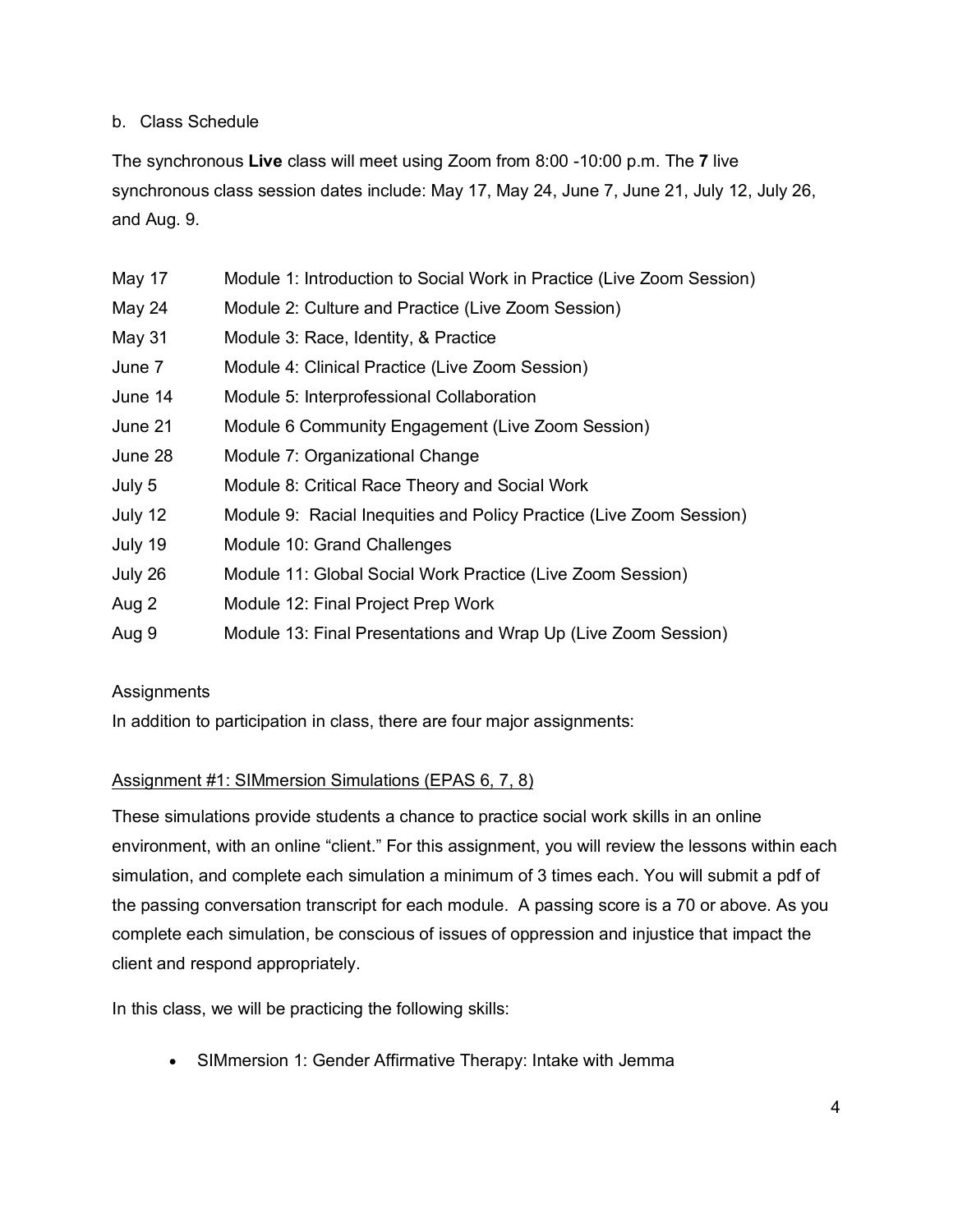- SIMmersion 2: Cognitive Behavioral Therapy: Introducing CBT with Tanisha Mosley
- SIMmersion 3: Cognitive Behavioral Therapy: Creating a Change Plan with Melody Denison
- SIMmersion 4: Cognitive Behavioral Therapy: Functional Analysis with Roger **Ellison**

## OR

- SIMmersion 1: Gender Affirmative Therapy: Intake with Jemma
- SIMmersion 2: Suicide Prevention: Assessing Risk with Taye Banks
- SIMmersion 3: Cognitive Behavioral Therapy: Introducing CBT with Tanisha Mosley
- SIMmersion 4: Cognitive Behavioral Therapy: Creating a Change Plan with Melody Denison

## Assignment #2: Biopsychosocial-Spiritual Assessment (EPAS 2, 7, 8, 9)

You will conduct an in-depth assessment with a class member and serve as a client for a class member. Your assessment must attend to the client's ecosystem and competently addresses issues of oppression and injustice that impact the client.

The assignment involves the completion and submission of four components:

- A 10-minute segment of a recorded interview
- A complete written Biopsychosocial-Spiritual Assessment (approximately 4 pages)
- A Clinical Intervention Plan (approximately 2–3 pages)
- A complete Character Profile Worksheet to use for the client you will be role playing.
- A written reflection on your experience with this assignment (approximately 2 pages)

## Assignment #3 Policy Report Worksheet (EPAS 3, 4, 5)

This assignment consists of a policy worksheet. It is designed to help students identify a concise policy problem starting with a general interest area. The worksheet components are useful in developing the intellectual building blocks for writing other policy documents such as policy reports, policy memos, white papers, or policy briefs.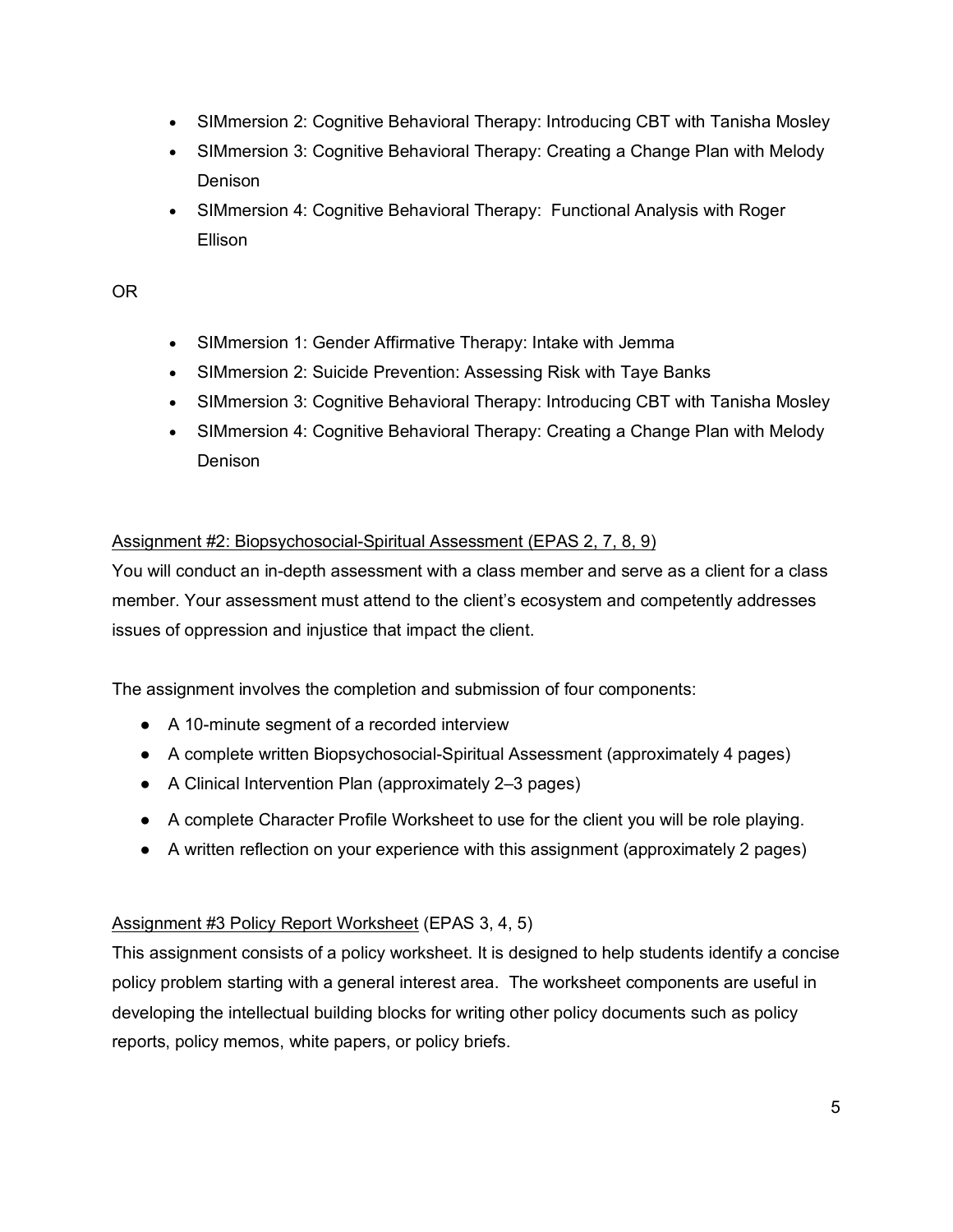The worksheet requires thoughtful consideration of topics, narrowing your interest area, and library-based research in order to complete. Please use your time wisely throughout the semester to complete it.

## Assignment #4: Macro Social Work Assignment (EPAS 4, 7, 8, 9)

This is a group assignment and has three parts: 1) identification of a community or organizational issue; 2) development of an intervention plan for the identified issue; and 3) presentation of the identified issue and proposed plan (solution) to a stakeholder group. In identifying and assessing the issue, attention should be given to how individuals experience it differently based on their holding of marginalized or privileged identities. Your intervention plan should describe how its enactment would advance social justice in the community or organization of focus.

While the assignment is not due until the end of the semester with the presentation, it is advised that groups work on this assignment throughout the semester as you learn about assessment and intervention strategies and consult with the instructor.

| <b>Assignment</b>                                  | Due Date                                                                                                                                                                                                                                                                                 | <b>Percent of Overall Grade</b> |  |
|----------------------------------------------------|------------------------------------------------------------------------------------------------------------------------------------------------------------------------------------------------------------------------------------------------------------------------------------------|---------------------------------|--|
| Live Class Participation                           | 7 Live Meetings                                                                                                                                                                                                                                                                          | 30%                             |  |
| Assignment #1: SIMmersion<br><b>Simulations</b>    | Complete SIMmersions 1 & 2<br>and submit the pdfs of the<br>passing conversation<br>transcripts to Canvas by 11:59<br>PM May 31, 2022<br><b>Complete SIMmersions 3&amp;4</b><br>and submit the pdfs of the<br>passing conversation<br>transcripts to Canvas by 11:59<br>PM June 14, 2022 | 10%                             |  |
| Assignment #2:<br>Biopsychospiritual<br>Assessment | Complete and submit<br>Assignment #2 to Canvas by<br>11:59 PM July 12, 2022                                                                                                                                                                                                              | 15%                             |  |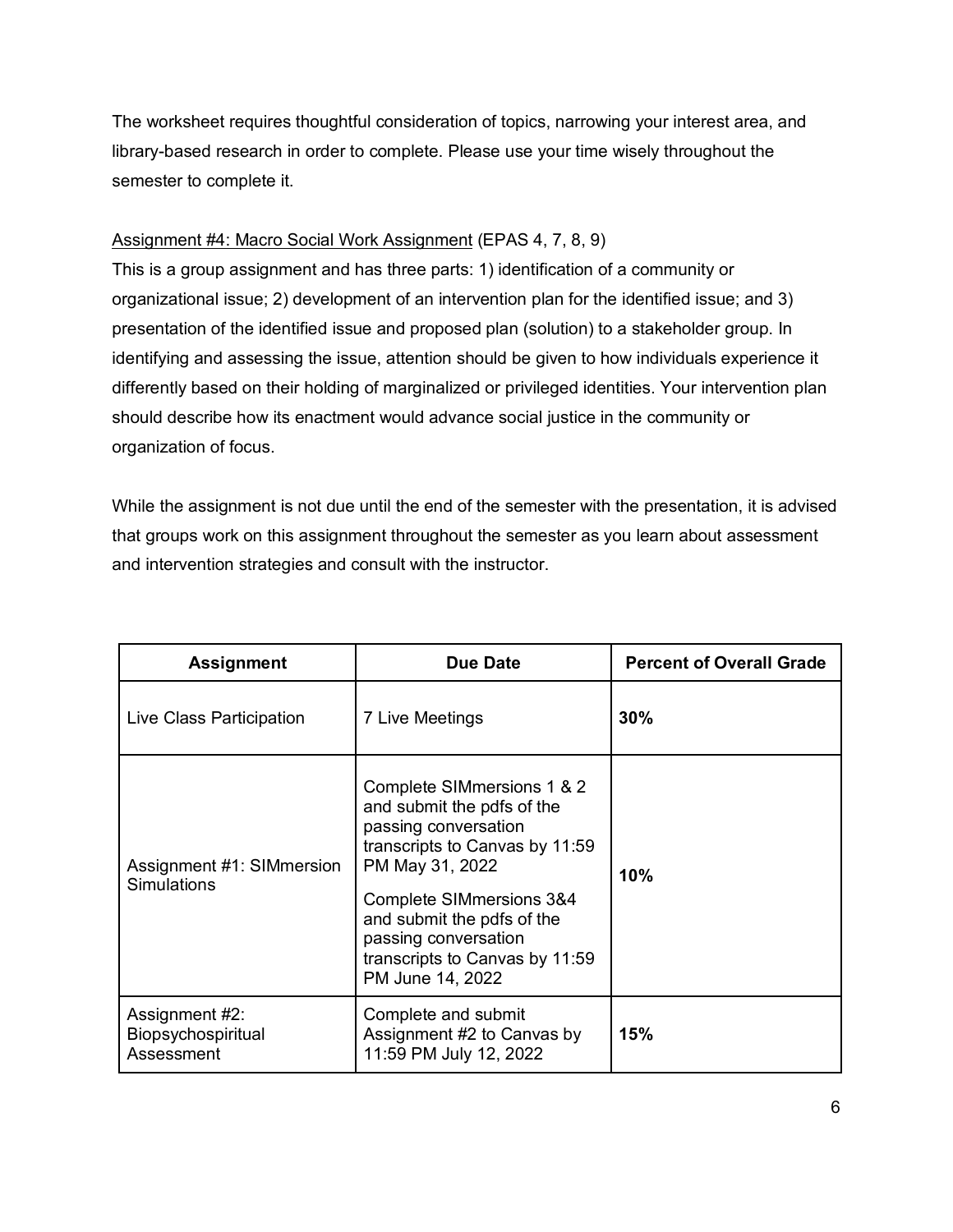| Assignment #3 Policy Report<br>Worksheet | Complete and submit<br>Assignment #3 to Canvas by<br>11:59 PM by July 26, 2022.                                                          | 20% |
|------------------------------------------|------------------------------------------------------------------------------------------------------------------------------------------|-----|
| Assignment #4: Macro<br>Intervention     | Complete and submit<br>Assignment #4 in Canvas by<br>11:59 PM by Aug. 9, 2022 Your<br>group will present your project<br>in Aug. 9, 2022 | 25% |

## c. Attendance and Class Participation

As a foundation practice course, it is important that you attend each live class session. The class sessions involve skill development experiences that go beyond course readings/learning tasks. Your participation as a co-learner is essential to meet the learning goals for this requirement. If you are not able to attend a particular class session, please notify the instructor prior to the class session so that arrangements can be made for you to address the material that you missed.

**Weekly Participation:** You are expected to read assigned materials and tasks, submit assignments, and participate in live class meetings. You should follow the modules sequentially from first to last. Expect to spend 8–9 hours per module—this consists of a 2-hour live meeting and 6.5-hour asynchronous learning activities on a weekly basis.

**Live Class Meeting Participation**: You must attend 80% of the regularly scheduled live class sessions for the semester. Sign into the live class session before it begins and remain engaged for the duration of the session. Consider participating by video, if feasible, and using the webcam on the computer, tablet, or smartphone. Prepare for each live session by engaging the preassigned content and activities. In case of an emergency, you should contact me as soon as possible providing documentation supporting the need for any absence. You might be asked to submit your reflection on the readings to be discussed for that class session no later than three days after the session.

Your attendance and participation also reflect the basic elements of any social work relationship–you show up and remain present. If, for any reason, we have concerns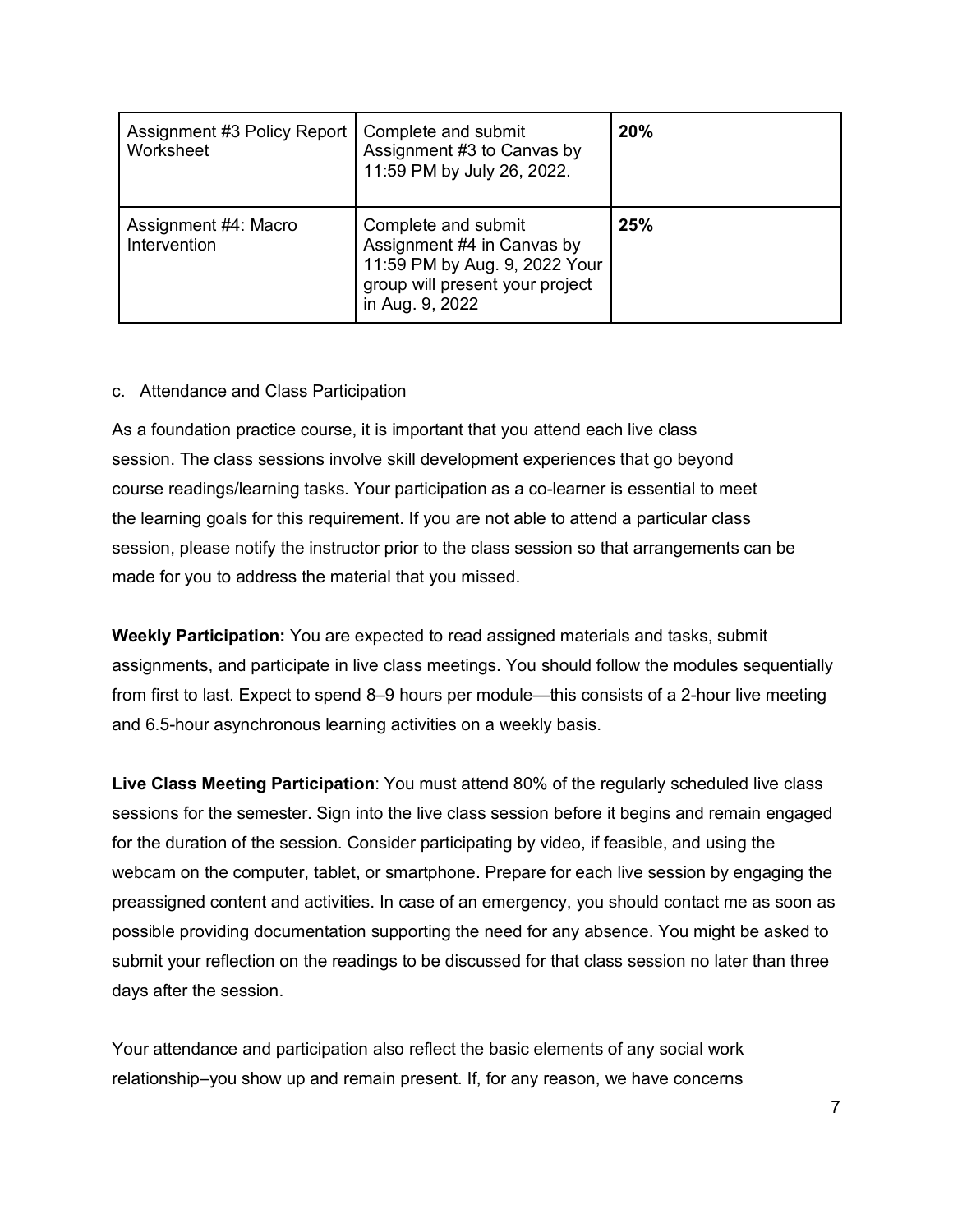about your participation or attendance, we will discuss the concerns with you in a timely fashion. Additional information on class attendance can be found in the [Policy on Class Attendance.](https://ssw.umich.edu/msw-student-guide/section/1.09.00/17/policy-on-class-attendance)

## **\*Instructor Communication**

Email is the best way to reach me. I try to respond to students within 24 hours or 48 hours at the latest. If you would like to speak to me on the phone or on Zoom, email me and we can set up an appointment.

# **\*\*Technology Requirements**

You must have access to the Internet, preferably high-speed Internet, for the duration of this course. You must have consistent access to a professional word processor and a presentation program such as Google Suite and Microsoft Office. For technological support, please contact the [U-M ITS Service Center.](https://its.umich.edu/help)

## e. Grading

● Please review the MSW Student Guide policies on Grades in Academic Courses and in [Field Instruction](http://ssw.umich.edu/msw-student-guide/chapter/1.08/grades-in-academic-courses-and-in-field-instruction) as well as [Student Grievance procedures.](http://ssw.umich.edu/msw-student-guide/chapter/1.18/student-grievances)

Final grades will be determined on the basis of performance. Letter grades will be allocated as follows:

| $100+$ | A+ | 77-79 | $C+$ |
|--------|----|-------|------|
| 93-100 | A  | 73-76 | C    |
| 90-92  | А- | 70-72 | $C-$ |
| 87-89  | B+ | 67-69 | D+   |
| 83-86  | B  | 63-66 | D    |
| 80-82  | B- | 60-62 | D-   |
|        |    | 50    | Е    |

• Assignments will receive a 10% deduction for each day that they are late through the third day (i.e. day  $1 = 10\%$  penalty, day  $2 = 20\%$  penalty, day  $3 = 30\%$ ). Unless there are extenuating circumstances, assignments will not be accepted after the third day. Please ensure that you communicate such circumstances with the instructor at least 24 hours prior to the due date via email, along with necessary documentation (if applicable).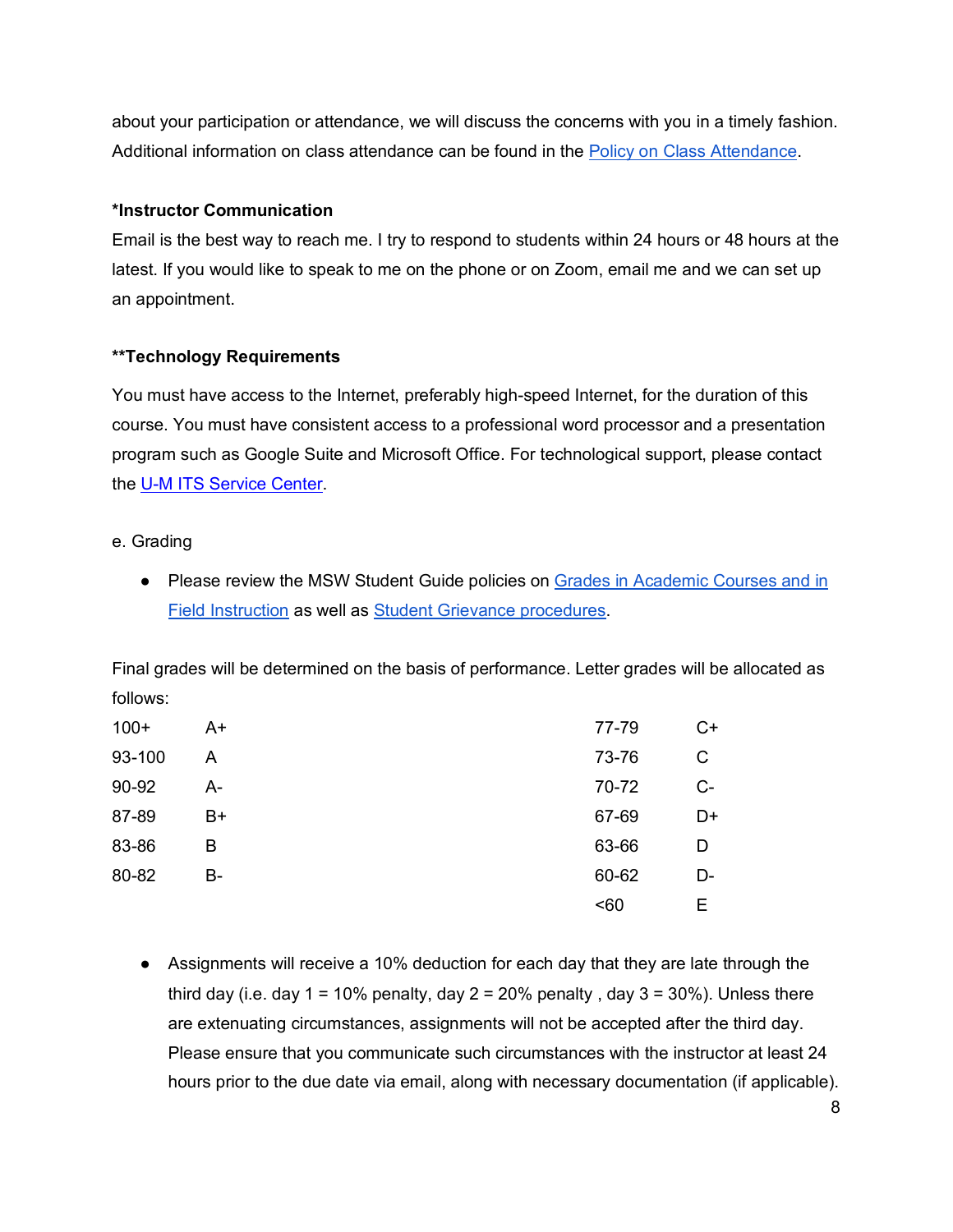Note that these will be handled on a case by case basis, and are at the instructor's professional discretion.

● Students can expect to receive grades and feedback on your assignments within two weeks of their due date.

### f. Class Recording and Course Materials

Audio and video recording of in-class lectures and discussions is prohibited without the advance written permission of the instructor. Students with an approved accommodation from the Office of Services for Students with Disabilities permitting the recording of class meetings must present documentation to the instructor in advance of any recording being done. The instructor reserves the right to disallow recording for a portion of any class time where privacy is a special concern. If the instructor chooses to record a class, they will decide which classes, if any, are recorded, what portion of each class is recorded, and whether a recording is made available on the course management website. On days when classes are recorded, students will be notified a recording is occurring. Class recordings and course materials may not be reproduced, sold, published or distributed to others, in whole or in part, without the written consent of the instructor. Additional information on class recordings can be found in the Recording and Privacy [Concerns FAQ.](https://safecomputing.umich.edu/be-aware/privacy/privacy-u-m/videoconferencing/recording-privacy-concerns-faq)

## g. COVID-19 Statement

For the safety of all students, faculty, and staff on campus, it is important for each of us to be mindful of safety measures that have been put in place for our protection. By returning to campus, you have acknowledged your responsibility for protecting the collective health of our community. Your participation in this course on an in-person/hybrid basis is conditional upon your adherence to all safety measures mandated by the state of Michigan and the University, including maintaining physical distancing of six feet from others, and properly wearing a face covering in class. Other applicable safety measures may be described in the [Wolverine Culture](https://campusblueprint.umich.edu/uploads/Wolverine_Culture_of_Care%20sign_8.5x11_UPDATED_071520.pdf)  [of Care](https://campusblueprint.umich.edu/uploads/Wolverine_Culture_of_Care%20sign_8.5x11_UPDATED_071520.pdf) and the [University's Face Covering Policy for COVID-19.](http://ehs.umich.edu/wp-content/uploads/2020/07/U-M-Face-Covering-Policy-for-COVID-19.pdf) Your ability to participate in this course in-person/hybrid may be impacted by failure to comply with campus safety measures. Individuals seeking to request an accommodation related to the face covering requirement under the Americans with Disabilities Act should contact the [Office for Institutional](https://oie.umich.edu/american-with-disabilities-act-ada/)